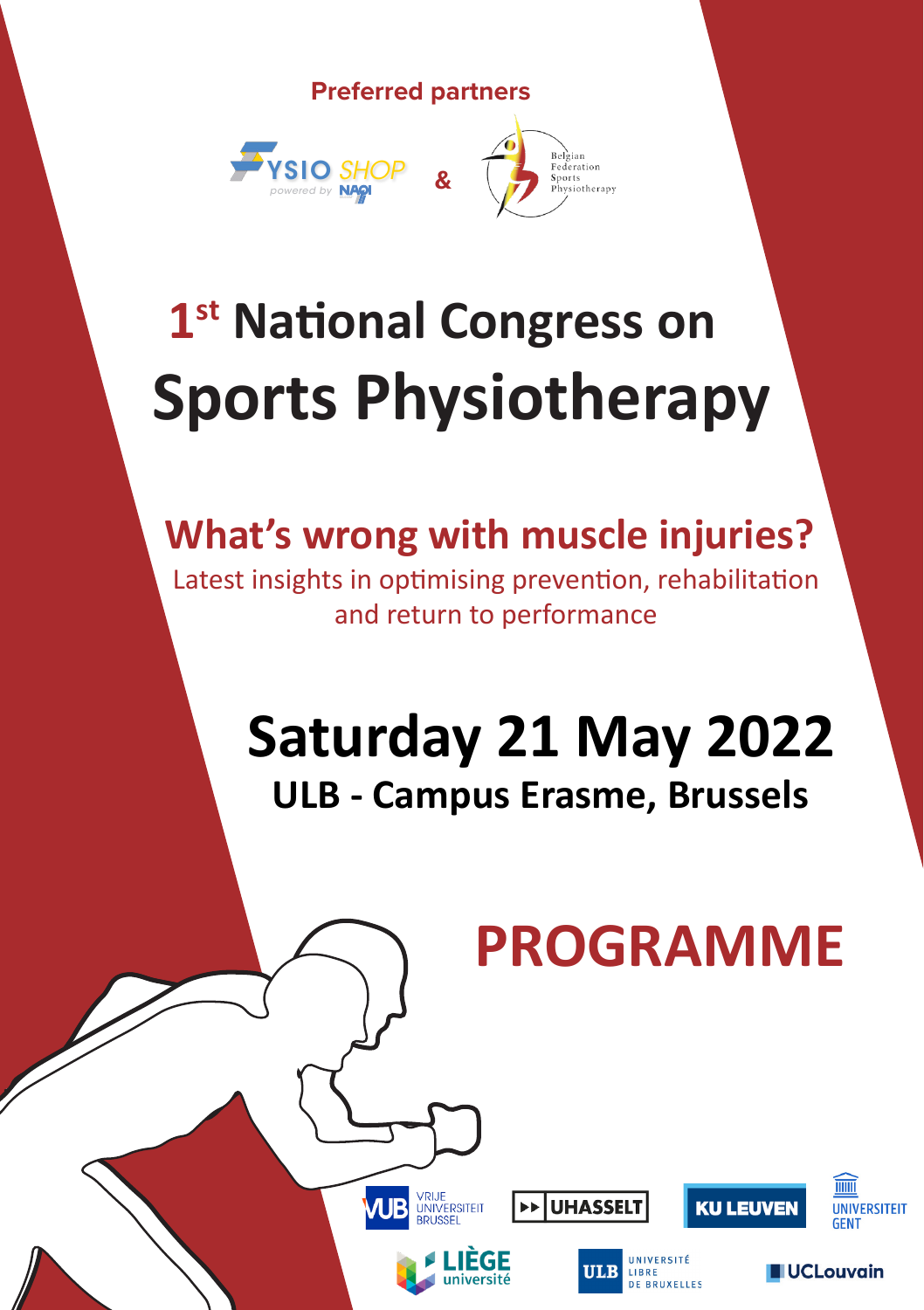

#### **ORGANISING COMMITTEE**

MSc Styn Vereecken, KULeuven Dr. Jo Verschueren, VUB PhD Séverine Abellaneda, ULB MSc Fabian Dandois, UCLouvain Prof. Dr. Bénédicte Forthomme, CHU de Liège

#### **SCIENTIFIC COMMITTEE**

The BFSP board led by Prof. Dr. Erik Witvrouw.

#### **BFSP BOARD**

President Erik Witvrouw Treasurer Didier Florentz Secretary Jo Verschueren Members Bénédicte Forthomme Romain Meeusen Filip Staes Séverine Abellaneda Koen Scheerlinck Styn Vereecken Frank Wezenbeek Didier Verhasselt Jean-Louis Croisier Fabian Dandois

#### **Supported by**





#### Dear Colleagues,

Welcome to the **1st National Congress on Sports Physiotherapy**! The board of the Belgium Federation of Sports Physiotherapy (BFSP) is happy to welcome you today in Brussels.

This national congress is the result of a strong collaboration between universities and clinicians who jointly support Sports Physiotherapy in Belgium.

We have put together an exceptional programme and look forward to sharing our passion for sports physiotherapy with you.

Since 2019, we are the official partner of the International Federation of Sports Physiotherapy (IFSPT) and we have built a strong collaboration with the IFSPT. Many of you have placed your trust in us. We thank you for that and remain committed to building the future of sports physiotherapy together.

We wish you an inspiring day!

Yours sincerely,

The board of the Belgian Federation of Sports Physiotherapy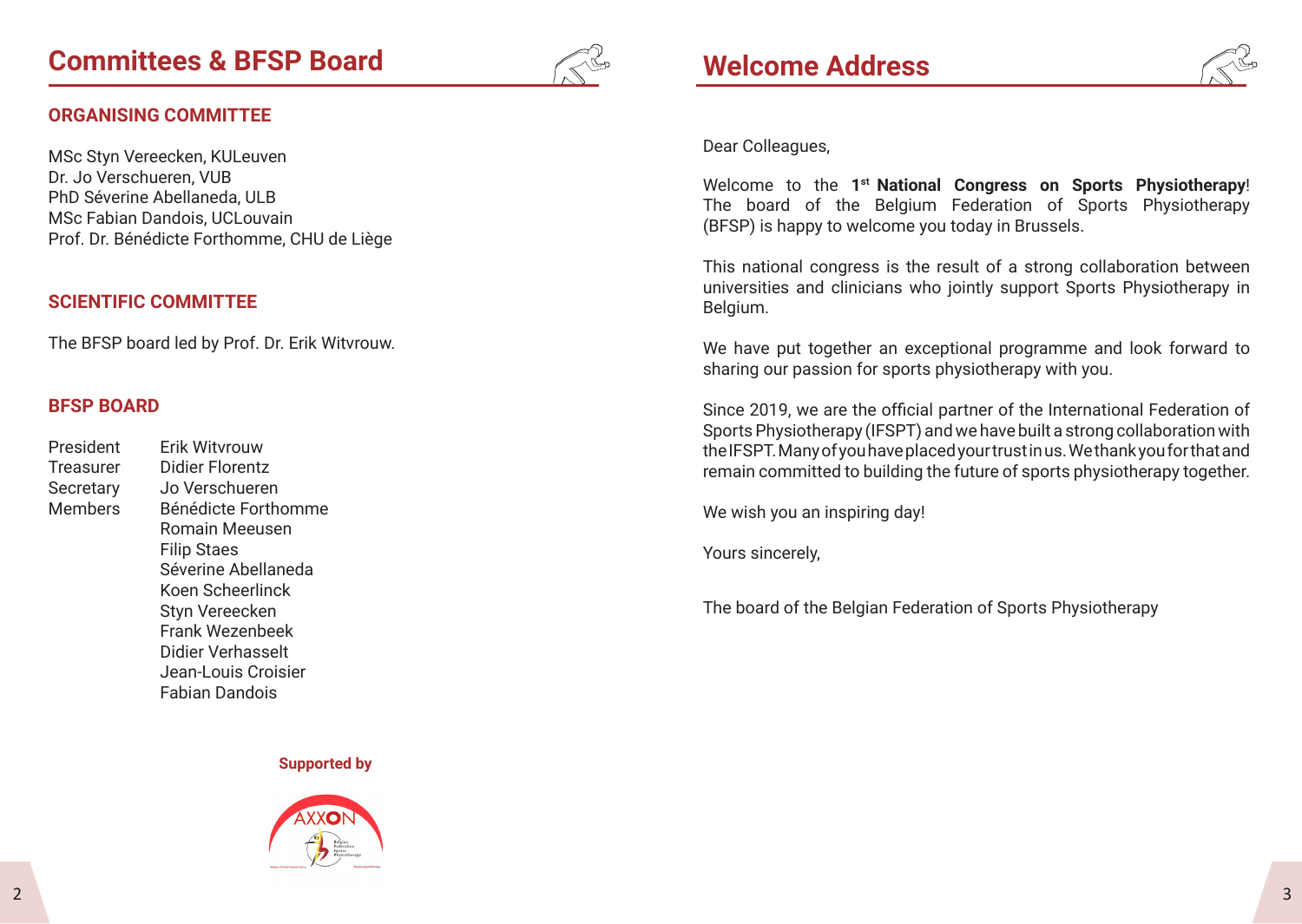### **Programme**



### **What's wrong with muscle injuries? Latest insights in optimising prevention, rehabilitation and return to performance**

Chairs: Filip Staes and Séverine Abellaneda

| 08.00 | Registration                                                                                                                |                           |
|-------|-----------------------------------------------------------------------------------------------------------------------------|---------------------------|
| 08.30 | Welcome<br>Erik Witvrouw, President of the BFSP                                                                             | <b>Auditoire De Genst</b> |
| 09.00 | <b>Prevention muscle injuries</b><br>François Delvaux                                                                       |                           |
| 09.30 | Multidisciplinary management in muscle injuries: PRP,<br>imaging, operation technique<br>Jean-François Kaux                 |                           |
| 10.00 | <b>Rehabilitation muscle injuries</b><br>Erik Witvrouw                                                                      |                           |
| 10.30 | Coffee Break                                                                                                                |                           |
| 11.00 | Return to performance, recovery & load management in<br>muscle injuries<br>James Moore                                      |                           |
| 11.30 | Coach & athlete perceptions on sports physiotherapy<br>Coach: Fernando Oliva<br>Athletes: Pauline Couckuyt & Licaï Pourtois |                           |
| 12.00 | <b>Round Table Discussion</b>                                                                                               |                           |
| 12.30 | Lunch                                                                                                                       |                           |

#### **Simultaneous Workshops**

13.45 - 16.30 **Interactive workshops on prevention, rehabilitation and return to play in muscle injuries**

> **Implementing injury prevention strategies** François Delvaux & Manu Wemel

 **Muscle injury rehabilitation** James Moore & Erik Witvrouw

 **On field return to play decision-making in muscle injuries** Jean-François Kaux & Tom Mertens

 4 5 The interactive workshops take place in building W: Auditoire De Genst; Auditoire Popelin and Auditoire Wollast, located on the first floor.

### **Programme**



| 13.45 - 16.30 | Hands-on clinical sessions on ankle injuries, shoulder<br>injuries and variability training                                                                          |  |  |
|---------------|----------------------------------------------------------------------------------------------------------------------------------------------------------------------|--|--|
|               | Clinical examination and management of the shoulder in<br>athletes - Hands-on<br>Styn Vereecken & Bénédicte Forthomme                                                |  |  |
|               | Clinical examination & functional testing in lateral ankle sprain<br>& chronic ankle instability<br>Jo Verschueren & Bruno Tassignon                                 |  |  |
| 13.45 - 16.30 | <b>Sponsored Workshops</b>                                                                                                                                           |  |  |
|               | <b>Arseus Medical</b><br>Flywheeltraining in rehabilitation and performance<br>management: Scientific arguments & practical tactics<br>Thomas Daly & Arno Parmentier |  |  |
|               | <b>BlackRoll</b><br><b>Fascia release with BLACKROLL</b><br>Patrick Stegemann                                                                                        |  |  |
|               | <b>Fysiomed</b><br>Anterior Cruciate Ligament Injury: Preventive Diagnosis with<br><b>BTS EMG Device and Drop Fall test</b><br>Diana Crognale                        |  |  |
|               | <b>Nagi</b><br><b>Introduction to Blood Flow Restriction (BFR) Training:</b><br><b>Guidelines, Indications and Working Mechanisms</b><br>Gerrit Hens                 |  |  |

#### **Runeasi**

**Evaluating real-time biofeedback cues for modifying running and walking patterns in rehab and prevention** Kurt Schütte and Philip Cortvriendt

The hands-on and the sponsored workshops take place in building N - Faculté Des Sciences De La Motricité - FSM (see map on page 8). For participants having signed up for any of these workshops, we propose to assemble at the registration desk in the foyer at 13.30 hrs /14.30 hrs /15.30 hrs to walk to building N in group.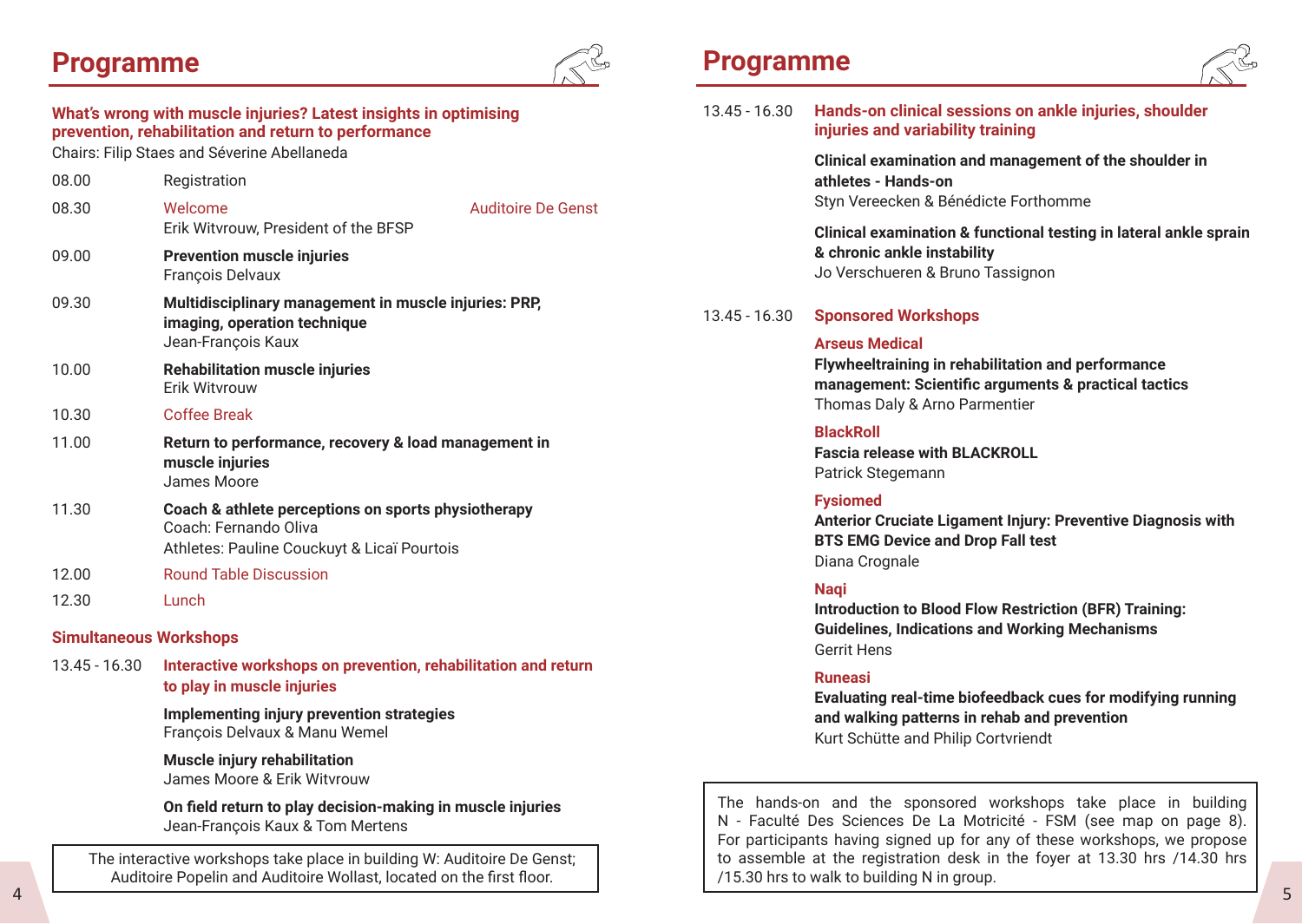### **Registration**



#### **Registration Fees**

|                                        | As of 01/05 |
|----------------------------------------|-------------|
| Participant                            | € 180.00    |
| Member ABCIG Sports Physiotherapy/BFSP | € 140.00    |
| Student*                               | € 100.00    |

\*Student status must be proved (student card or enrolment confirmation).

#### **Registration includes:**

- Participation in all scientific sessions,
- Participation in the workshops,
- Programme and congress related documents (certificate of attendance, badge, ...),
- Coffee breaks and lunch as indicated in the programme.

#### **Payment**

On-site registrations can be paid cash or by credit card (VISA and MasterCard).

#### **Cancellations**

Participants cancelling their registration before 15 April will receive a 50% refund. No refunds can be made for cancellations received after this date.

#### **Certificate of Attendance**

All participants will receive a certificate by email at the end of the day. The congress has been accredited by the RIZIV/INAMI and Pro-Q-Kine.



#### **Venue**

ULB – Campus Erasme Building W Route de Lennik / Lenniksebaan 808 1070 Anderlecht

#### **Language**

The speakers of the plenary talks (morning) will speak in their mother tongue. All slides will be in English.

#### **Exhibition and Catering**

An exhibition with technical and pharmaceutical products will take place in the foyer on the ground floor. Access to the exhibition is free of charge for all participants. The coffee and lunch break will also take place in the foyer.

#### **WiFi**

Free WiFi is available. Network: ULB GUEST.

#### **Liability**

Neither the local organizers, BFSP nor Medicongress accept liability for damages and/or losses of any kind which may be incurred by Congress participants or exhibitors during the Congress.

Participants and exhibitors are advised to take out insurance against loss, accidents or damage which could be incurred during the Congress.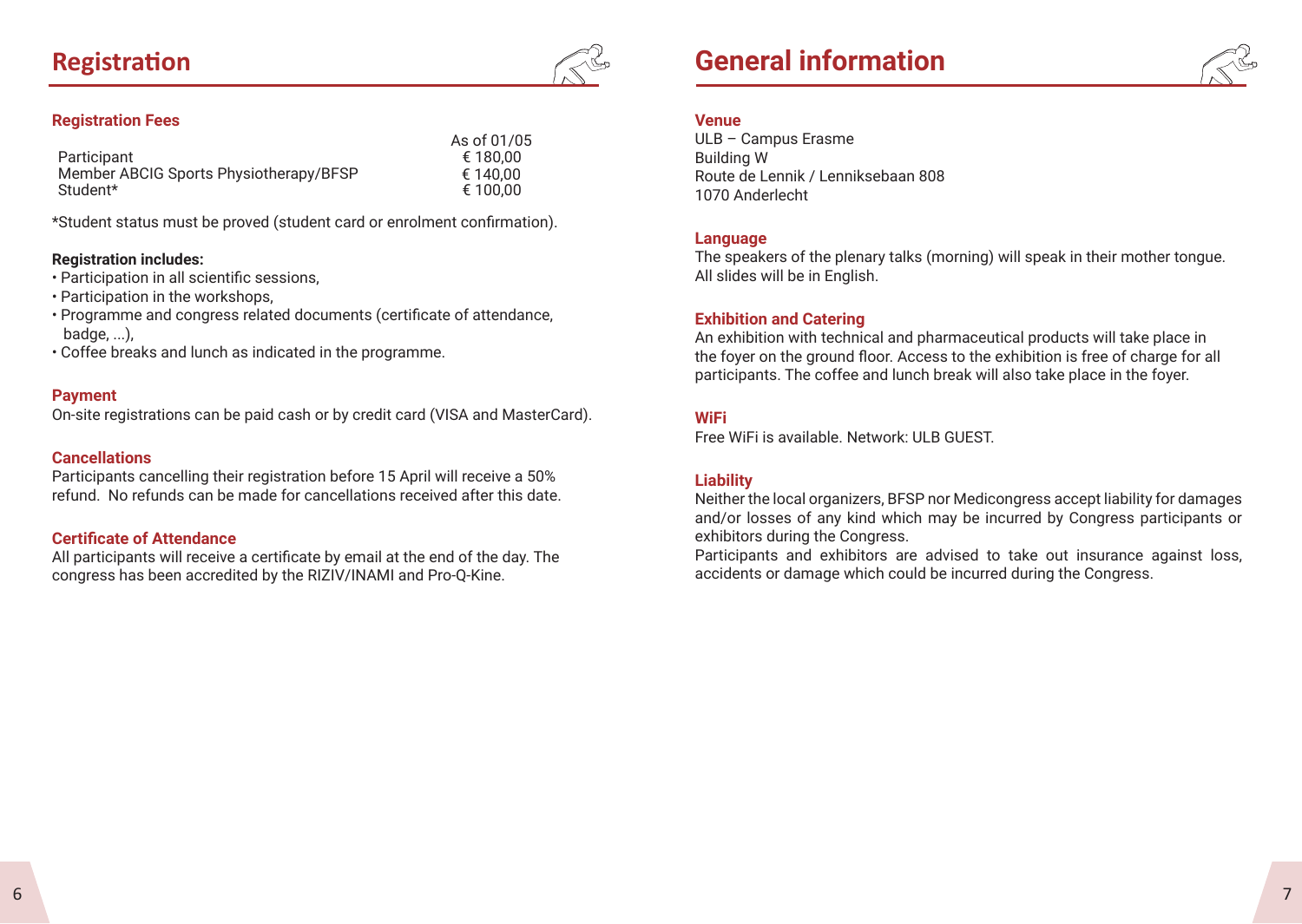### **Map of the Venue** *Notes*





The interactive workshops take place in building W: Auditoire De Genst; Auditoire Popelin and Auditoire Wollast, located the on first floor.

The hands-on and the sponsored workshops take place in building N - Faculté Des Sciences De La Motricité - FSM (see map on page 8). For participants having signed up for any of these workshops, we propose to assemble at the registration desk in the foyer at 13.30 hrs /14.30 hrs /15.30 hrs to walk to building N in group.

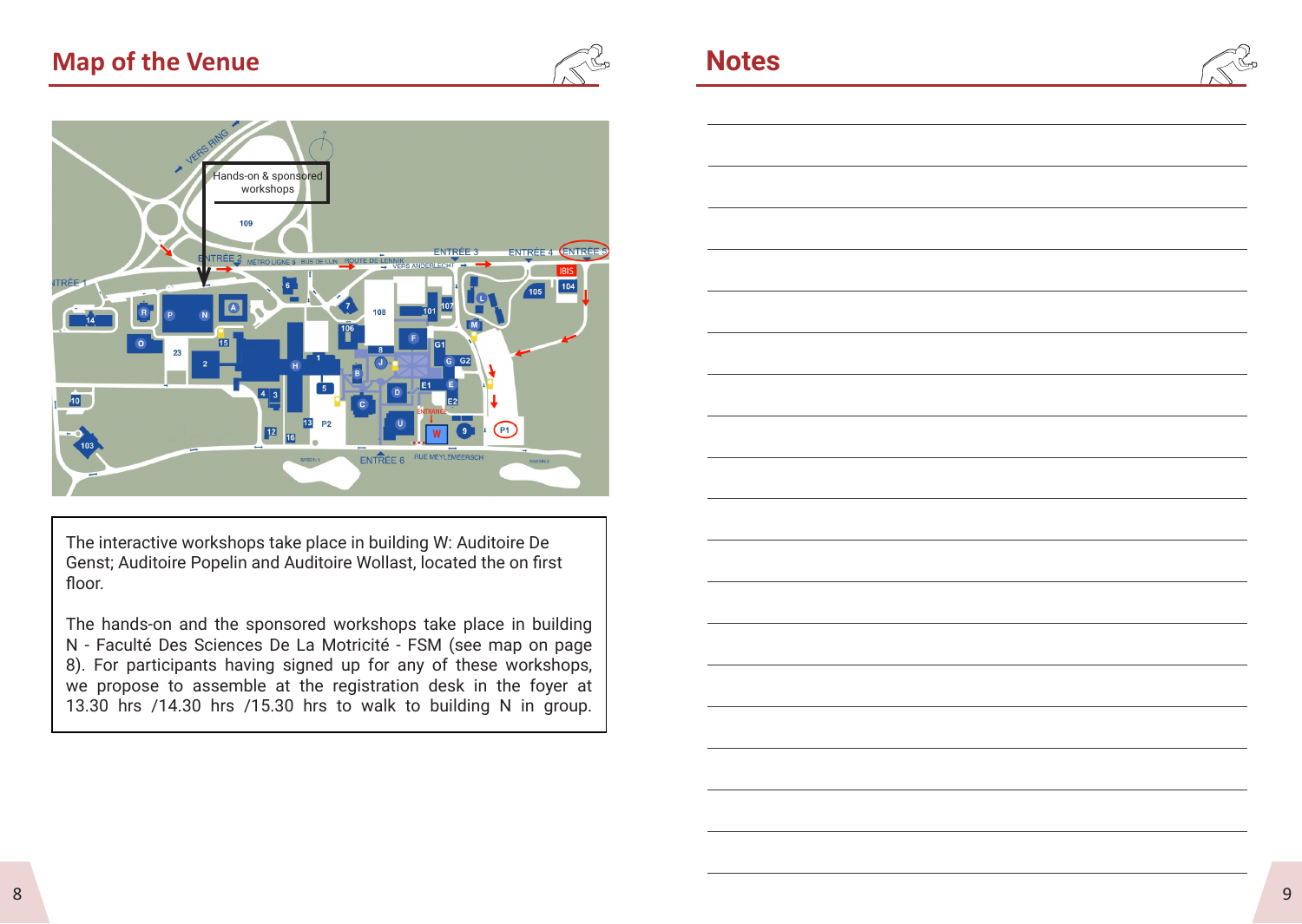|--|--|